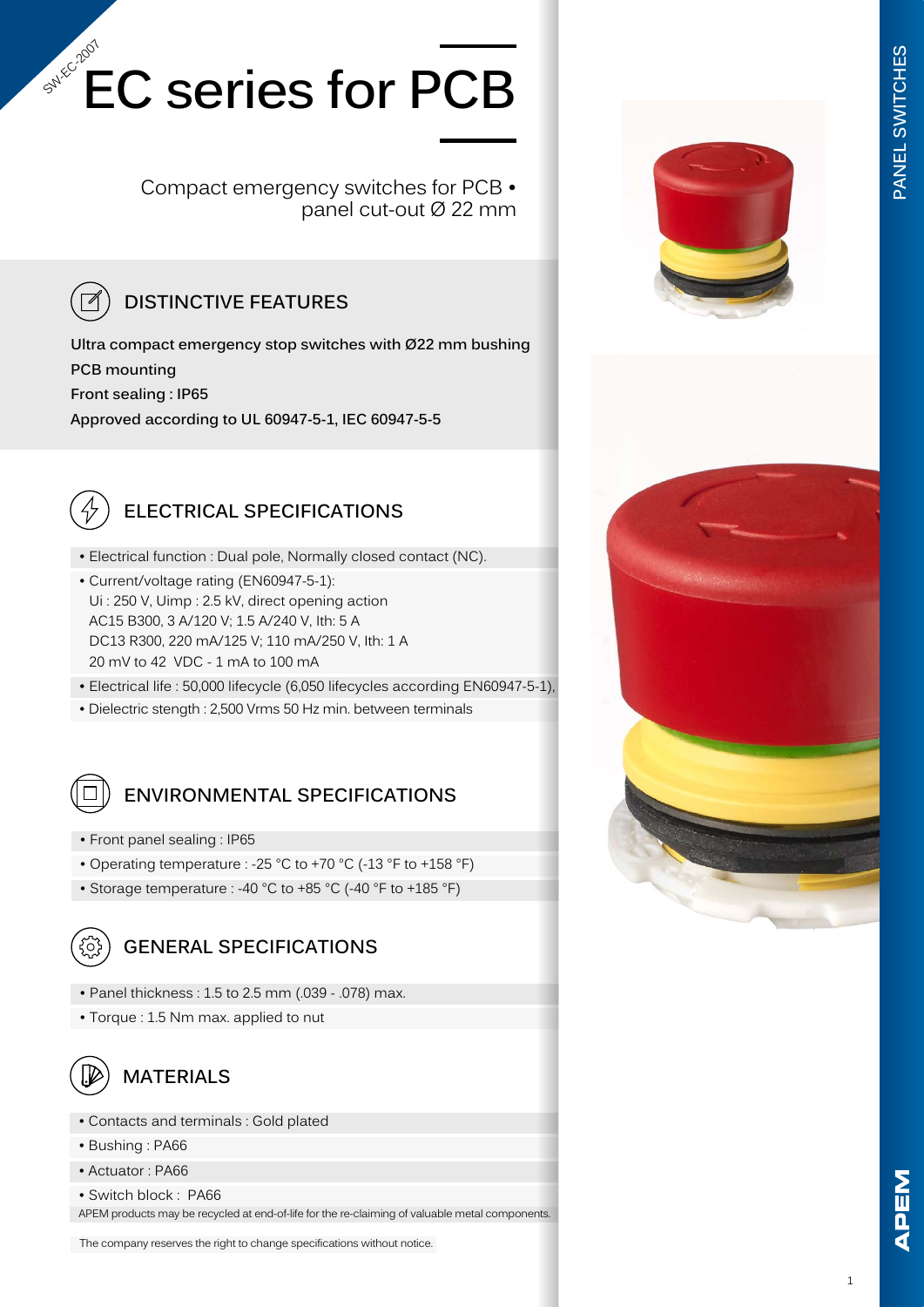# **EC series for PCB**

Compact emergency switches for PCB • panel cut-out Ø 22 mm

 $\begin{array}{r} \emptyset 22.30 \text{ } ^{+0.4} \\ \text{(DIA .878 } ^{+0.016}) \end{array}$ 

**PANEL CUT-OUT**  $3.20^{+0.4}_{0.016}$ <br>(.126  $^{+0.016}_{0.016}$ )  $3.566$  $24.10^{+10}_{+10}$ 



### **ELECTRICAL FUNCTION**



Dual pole Normally closed

### **AGENCY APPROVALS US**

2014/35/EU

UL 60 947-5-1 IEC 60 947.5-5 UL 60 947.1 CSA C22.2 N°60 947-5.1.14 CSA C22.2 N°60 947.1.13

## **PCB MOUNTING**

PCB LAYOUT - TOP VIEW





PCB PINS - CLOSE UP VIEW



LOCKING



Rotate the ring counterclockwise to lock the lower and upper part together.

ASSEMBLY

- Distance between front panel and PCB top edge  $= 9.20 \pm 0.25$  mm imperative for compliance to EN60947-5-5.
- The mismatch of mechanical block and contact block must be in range of Ø 0.2 mm.